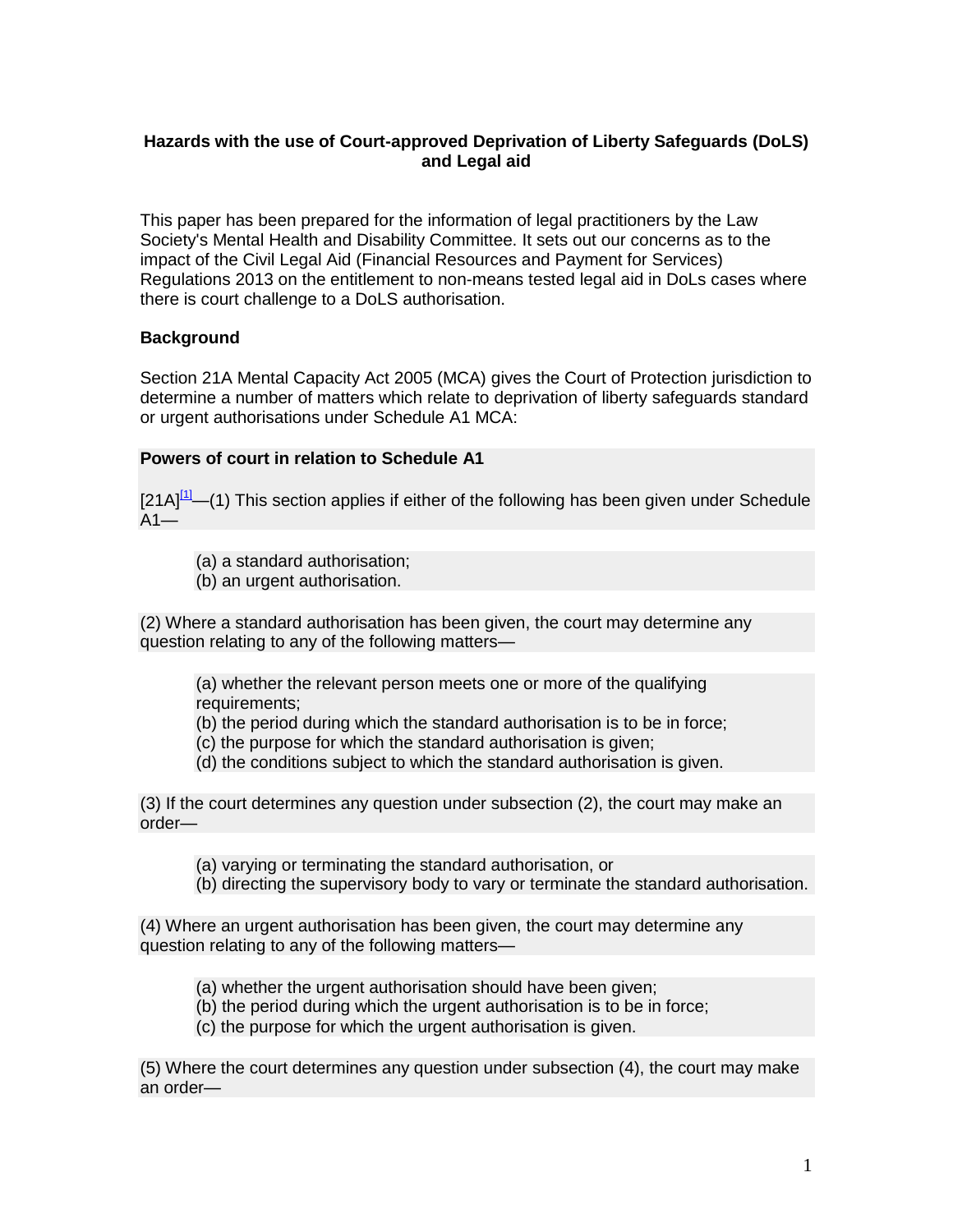(a) varying or terminating the urgent authorisation, or (b) directing the managing authority of the relevant hospital or care home to vary or terminate the urgent authorisation.

(6) Where the court makes an order under subsection (3) or (5), the court may make an order about a person's liability for any act done in connection with the standard or urgent authorisation before its variation or termination.

(7) An order under subsection (6) may, in particular, exclude a person from liability.

It will be seen that the ambit of s21A is broad and goes beyond simply deciding whether or not an authorisation should remain in place. Appeals under s21A can involve complex issues of liability as well as bringing in broader best interests and welfare issues which still relate to the issue of the reason why the person was detained. For example, P wants to return to his or her own home, but the statutory body wants P to go and live in residential care.

#### **Legal Aid before the Legal Aid, Sentencing and Punishment of Offenders Act 2012 ("LASPO")**

When the amendments to the MCA, by way of the Mental Health Act 2007 came into force, non-means tested legal aid was made available to P and P's RPR challenging a standard authorisation. Clearly, this was because P was detained and this involved P's rights under Article 5 of the Human Rights Act and P's right to challenge his/her detention promptly under Article 5(4).

The wording of the LSC Manual 2E 002; 3C 653 was that means testing would not need to be carried out for:

"Legal Representation of a person (or of a representative of that person) in respect of whom an authorisation has been made under para.2 of Sch.A1 to the Mental Capacity Act 2005."

Questions would sometimes arise as to whether non-means tested funding would continue if P's authorisation were to end but the Court were to substitute the authorisation with a personal welfare order authorising deprivation of P's liberty. The above wording is ambivalent and on the face of it, P would still be "a person in respect of whom an authorisation has been made", even if the authorisation did not continue throughout the litigation. P would remain detained which would continue to invoke P's rights to challenge the detention, but simply an order had been made in lieu of the DOLs authorization.

A P who was deprived of his or her liberty through order of the Court, for example because they lived in supported accommodation, was never able to obtain non-meanstested funding, raising questions over human rights compliance and fairness in a more generous funding arrangement being available to an incapacitated person deprived of their liberty through the statutory scheme than is available to an incapacitated person deprived of their liberty by the order of the Court.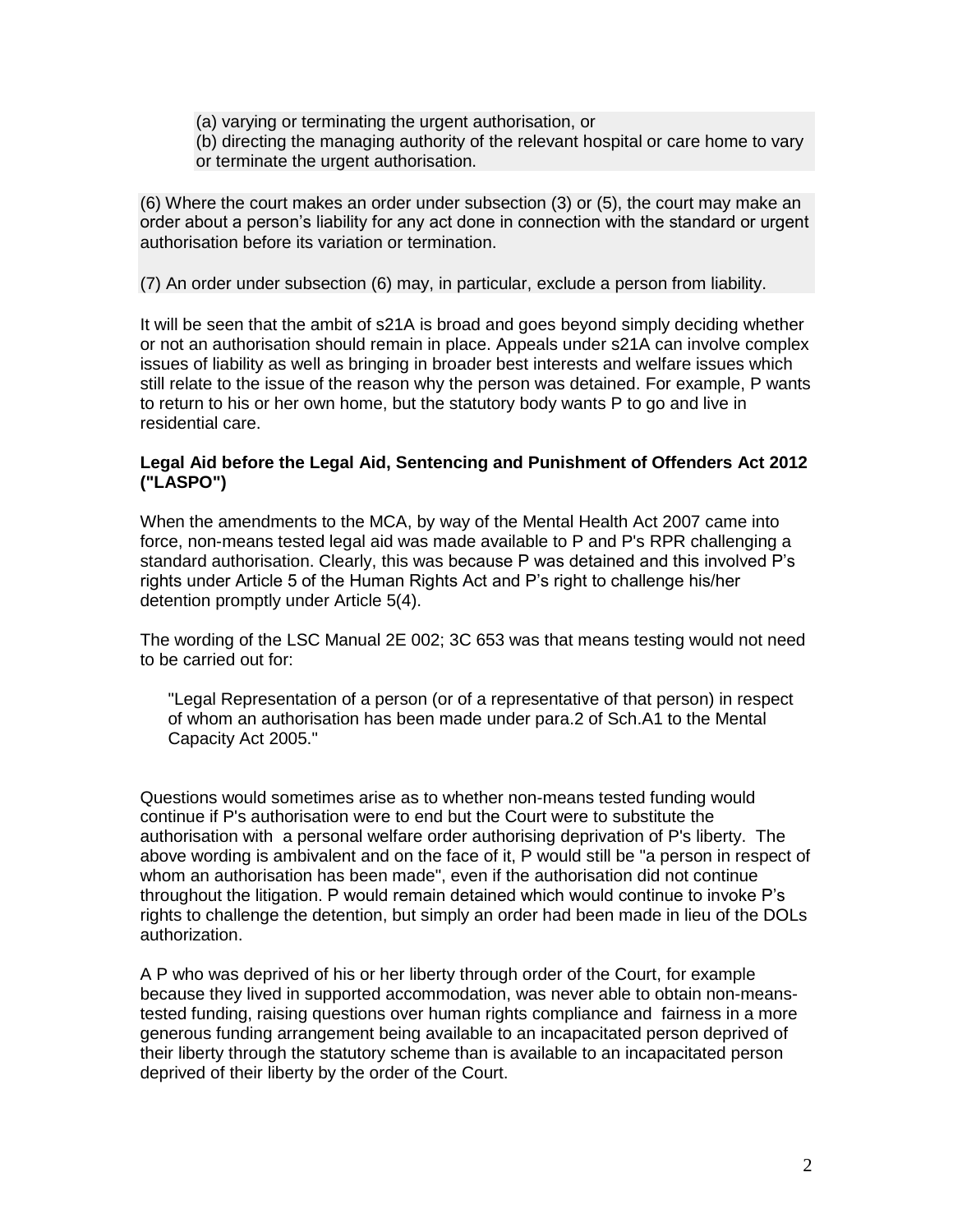# **Re HA [2012] EWHC 1068 (CoP)**

Mr Justice Charles made the following comments in this case heard in February 2012:

*"In a discussion with counsel for the Official Solicitor I have indicated that my present view is that in the context of an application under s. 21A the court should not, for example, extend a standard authorisation (even if it has the power to do so under s.21A), or somehow continue the statutory scheme, whilst it determines the application. Rather, my present view is that the court should exercise its own powers to hold the ring whilst it determines the application and therefore give appropriate interim authorisations of any deprivation of liberty and make appropriate interim orders. If, when it determines the application, the court concludes that the relevant person should live in a care home, or be in a hospital, then, it seems to me, that it should generally direct that the statutory DOLS scheme should apply again to any deprivation of liberty. That regime has checks and balances that generally should be preferred to review by the court. 9 To my mind, on that approach, the application remains one under s. 21A notwithstanding that whilst it continues the court is exercising powers conferred by other sections and a, if not the, central issue is what available regime of care will best promote P's best interests. This is because the proceedings were issued under s. 21A and, in the exercise of the jurisdiction conferred by that section, the court has to consider amongst other things the best interests of P. I add that if, in those proceedings, the court reaches a conclusion that the statutory scheme should or would no longer apply to the regime in place to promote the best interests of P, it has more than adequate powers of its own motion to make longer term declarations and orders under ss.15 and 16. 10 The discussion that gave rise to this expression of view arose, and is relevant, because, at the moment, there is a distinction between the funding available from the Legal Services Commission in respect of an application under s.21A, and other applications before the court, albeit that they can often raise the same central issues. I have recorded those views to indicate why I have proceeded on the basis that this application is, and remains, an application under s.21A and that the court is making interim orders in those proceedings."*

These comments should be reconsidered in the light of the change to the availability of non-means-tested funding following the Civil Legal Aid (Financial Resources and Payment for Services) Regulations 2013.

#### **The New Regulations**

On 1st April 2013 the Civil Legal Aid (Financial Resources and Payment for Services) Regulations 2013 came into force. Regulation 5 lists categories of cases where the means of the applicant are not taken into account; in other words the legal aid is notmeans-tested.

This includes: